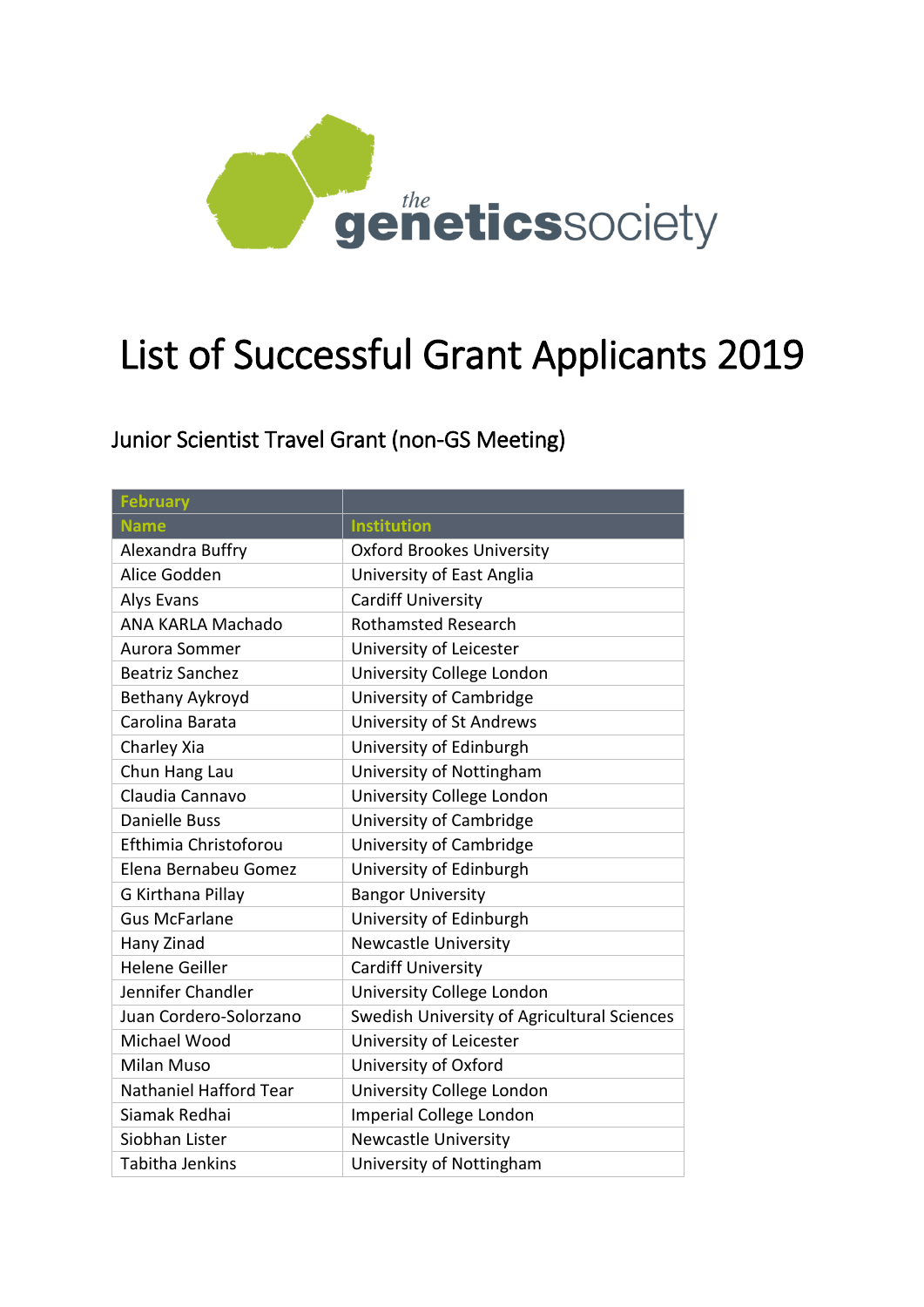| <b>April</b>              |                                           |
|---------------------------|-------------------------------------------|
| <b>Name</b>               | <b>Institution</b>                        |
| Alberto D'Angelo          | University of Bath                        |
| Amy Southern              | University of Oxford                      |
| Ana Rodriguez Rodriguez   | University of Edinburgh                   |
| Antoni Beltran            | Imperial College London                   |
| <b>Brittany Graham</b>    | University of Leeds                       |
| <b>Catherine Scullion</b> | <b>Ulster University</b>                  |
| Charli Davies             | University of East Anglia                 |
| <b>Charlotte Durant</b>   | University Of Southampton                 |
| Colette Whitfield         | <b>Newcastle University</b>               |
| Elisa Bernard             | <b>Brighton and Sussex Medical School</b> |
| <b>Evie Morris</b>        | University Of Southampton                 |
| Giuseppina Pisignano      | University of Bath                        |
| Helena Rawsthorne         | University of Southampton                 |
| Ioanna Leontiou           | University of Edinburgh                   |
| Irene Kallimasioti Pazi   | University of Edinburgh                   |
| Ivan Ferreira             | University of Oxford                      |
| Jack Rayner               | University of St Andrews                  |
| Jamie Auxillos            | University of Edinburgh                   |
| Jennifer Owen             | University of Bath                        |
| Lidiya Nedevska           | <b>Oxford Brookes University</b>          |
| Max Brown                 | University of Edinburgh                   |
| Pavneet Singh             | <b>Coventry University</b>                |
| Qiaochu Li                | University of Edinburgh                   |
| <b>Rosamund Clifford</b>  | University of Leeds                       |
| Samuel Vega Estevez       | University of Kent                        |
| Sean Flynn                | MRC Laboratory of Molecular Biology       |
| Stephanie Efthymiou       | University College London                 |
| <b>Toby Barber</b>        | National Institute of Agricultural Botany |
| <b>Tom Ratz</b>           | University of Edinburgh                   |
| Victoria Sleight          | University of Cambridge                   |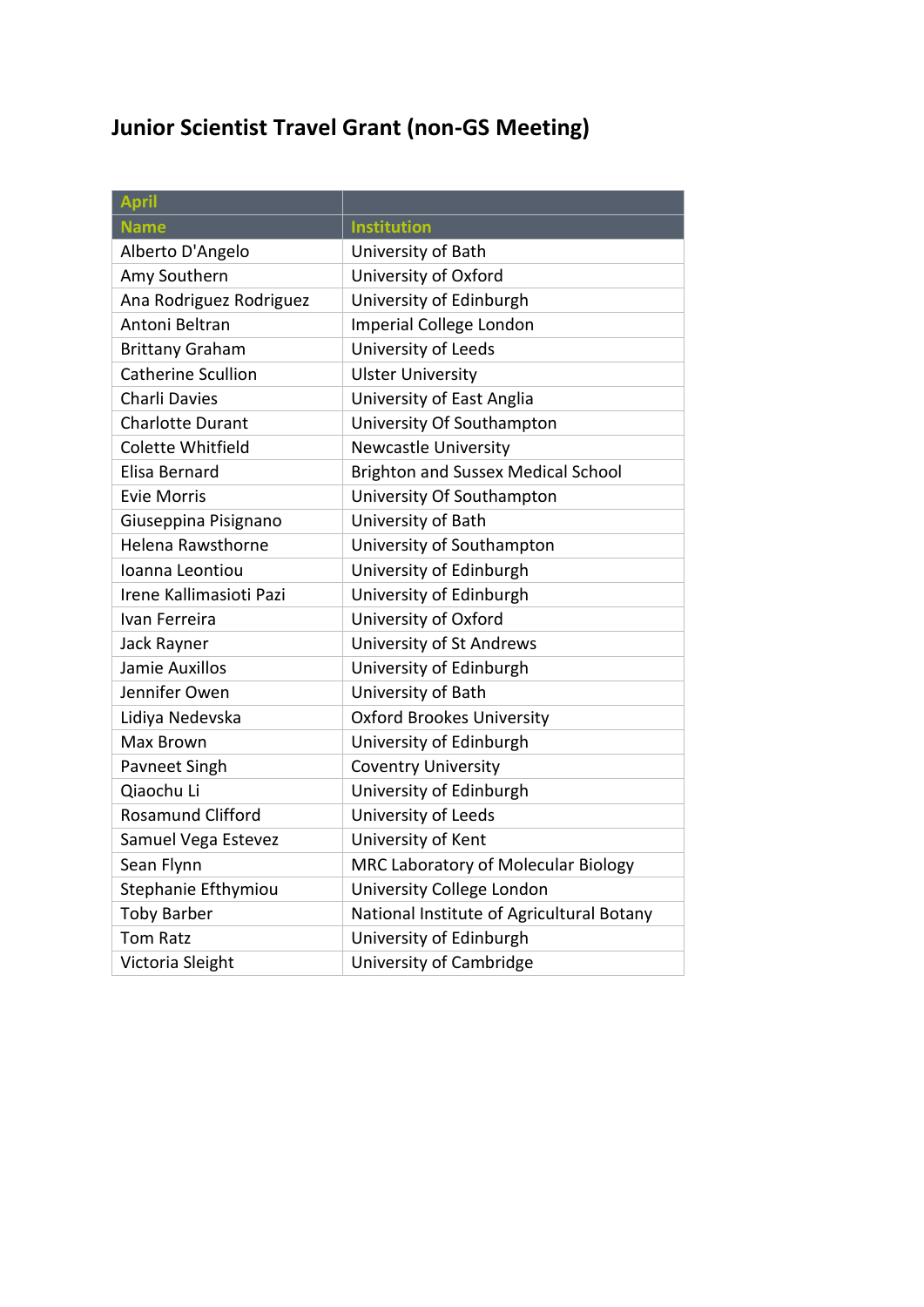| June                  |                                      |
|-----------------------|--------------------------------------|
| <b>Name</b>           | <b>Institution</b>                   |
| Amaia Paredes-Redondo | Queen Mary University of London      |
| Anjali Mandawala      | Canterbury Christ Church University  |
| Christopher Doble     | University College London            |
| David Sünderhauf      | University of Exeter                 |
| <b>Emma Roberts</b>   | <b>Francis Crick Institute</b>       |
| Flora Paldi           | University of Edinburgh              |
| <b>Hugh Mulvey</b>    | University of Oxford                 |
| Ivet Gazova           | University of Edinburgh              |
| Jesus Torres-Garcia   | University of Edinburgh              |
| Laura Martin-Coll     | Imperial College London              |
| Lila Grandgeorge      | The Sainsbury Laboratory Norwich     |
| Lotte Watts           | University of Aberdeen               |
| Martina Rooney        | <b>Ulster University</b>             |
| Natasha Browne-Marke  | <b>Coventry University</b>           |
| Oliver Rogoyski       | University of Sussex                 |
| Ringaile Zaksauskaite | The University of Sheffield          |
| Rosie Spencer         | University of Aberdeen               |
| Roxanna Munir         | <b>Glasgow Caledonian University</b> |
| Stephania Contreras   | King's College London                |
| Wikus Barkhuizen      | <b>Birkbeck University of London</b> |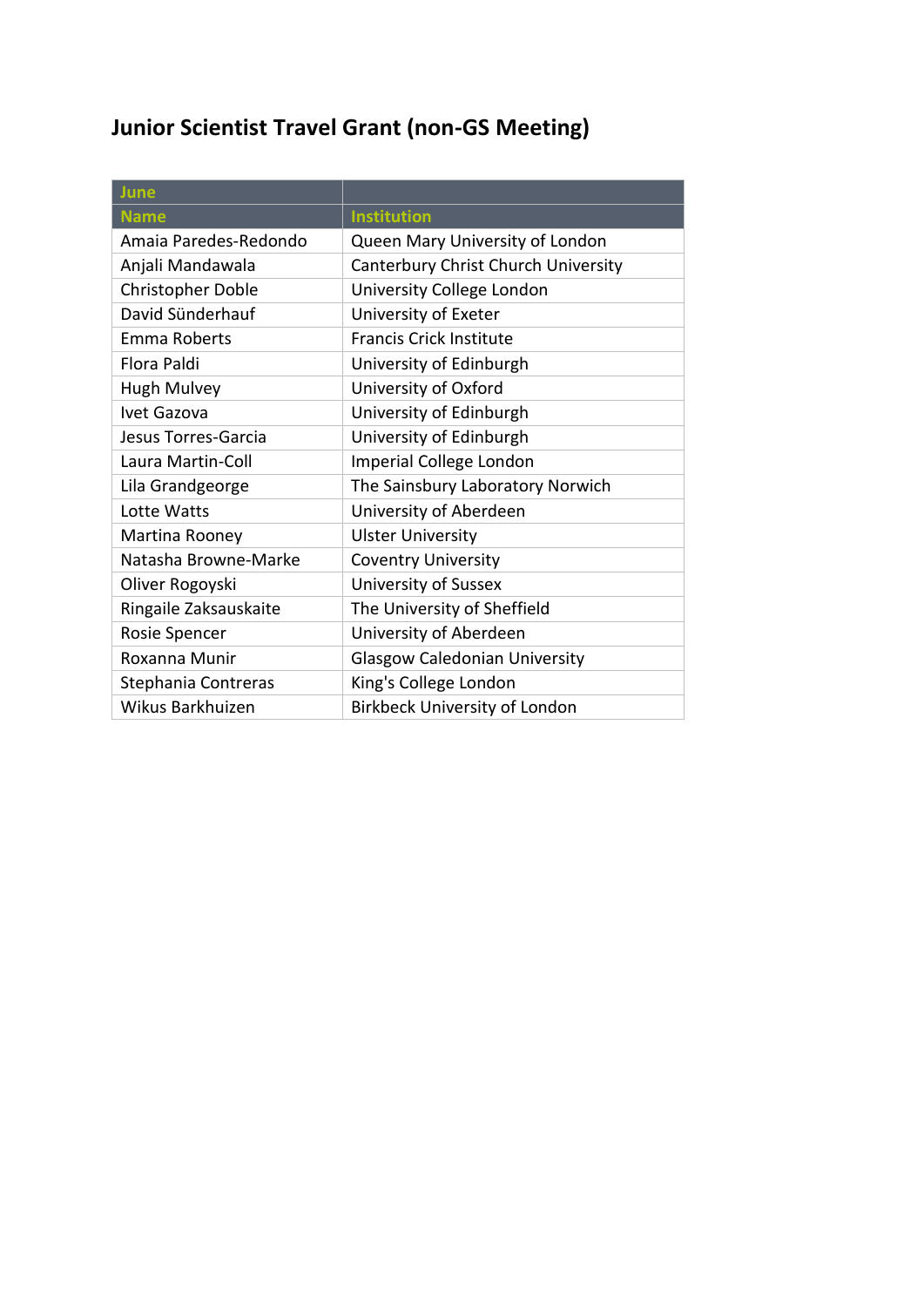| <b>August</b>                        |                                                      |  |
|--------------------------------------|------------------------------------------------------|--|
| <b>Name</b>                          | <b>Institution</b>                                   |  |
| Aubrie Booth Onoufriou               | University of St Andrews and La Laguna<br>University |  |
| <b>Bailey Harrington</b>             | University of Edinburgh                              |  |
| <b>Elaine Karen Groat</b>            | University of Edinburgh                              |  |
| Guiyi Li                             | University of Birmingham                             |  |
| Jonathan Marcus Townson              | University of Cambridge                              |  |
| Jule Nieken                          | University of Edinburgh                              |  |
| Lloyd Ian Bibby                      | University of Edinburgh                              |  |
| <b>Lucy Vining</b>                   | Canterbury Christ Church University                  |  |
| Maria Serrano-Albal                  | University of Kent                                   |  |
| Miroslava Ondicova                   | <b>Ulster University</b>                             |  |
| Mohanakarthik Ponnadai<br>Nallasivan | University of Birmingham                             |  |
| Olympia Gianfrancesco                | University of Edinburgh                              |  |
| Rose Westhorpe                       | University of Sussex                                 |  |
| Ryan James Wallis                    | Queen Mary University of London                      |  |
| Sara Villa                           | King's College of London                             |  |
| Talitha Bromwich                     | University of Edinburgh                              |  |
| Tapan Pipalia                        | King's College London                                |  |
| Ugochim Stefany Eduputa              | Queen Mary University of London                      |  |
| <b>October</b>                       |                                                      |  |
| <b>Name</b>                          | <b>Institution</b>                                   |  |
| <b>Ahmed Sidky</b>                   | University of Glasgow                                |  |
| Clare Benson                         | University of London                                 |  |
| <b>Edie Crosse</b>                   | University of Edinburgh                              |  |
| Elizabeth Wadsworth                  | University of Edinburgh                              |  |
| Grandezza Aburido                    | University of Leicester                              |  |
| Ioannis Tsagakis                     | University of Leeds                                  |  |
| Jordan Beasley                       | University of Leicester                              |  |
| <b>Matthew Sinton</b>                | The University of Edinburgh                          |  |
| <b>December</b>                      |                                                      |  |
| <b>Name</b>                          | <b>Institution</b>                                   |  |
| Charlotte Flanagan                   | King's College London                                |  |
| Claire Kanja                         | University of Nottingham and Rothamsted<br>Research  |  |
| Weifang Wu                           | University of Edinburgh                              |  |
| <b>William Perry</b>                 | <b>Bangor University</b>                             |  |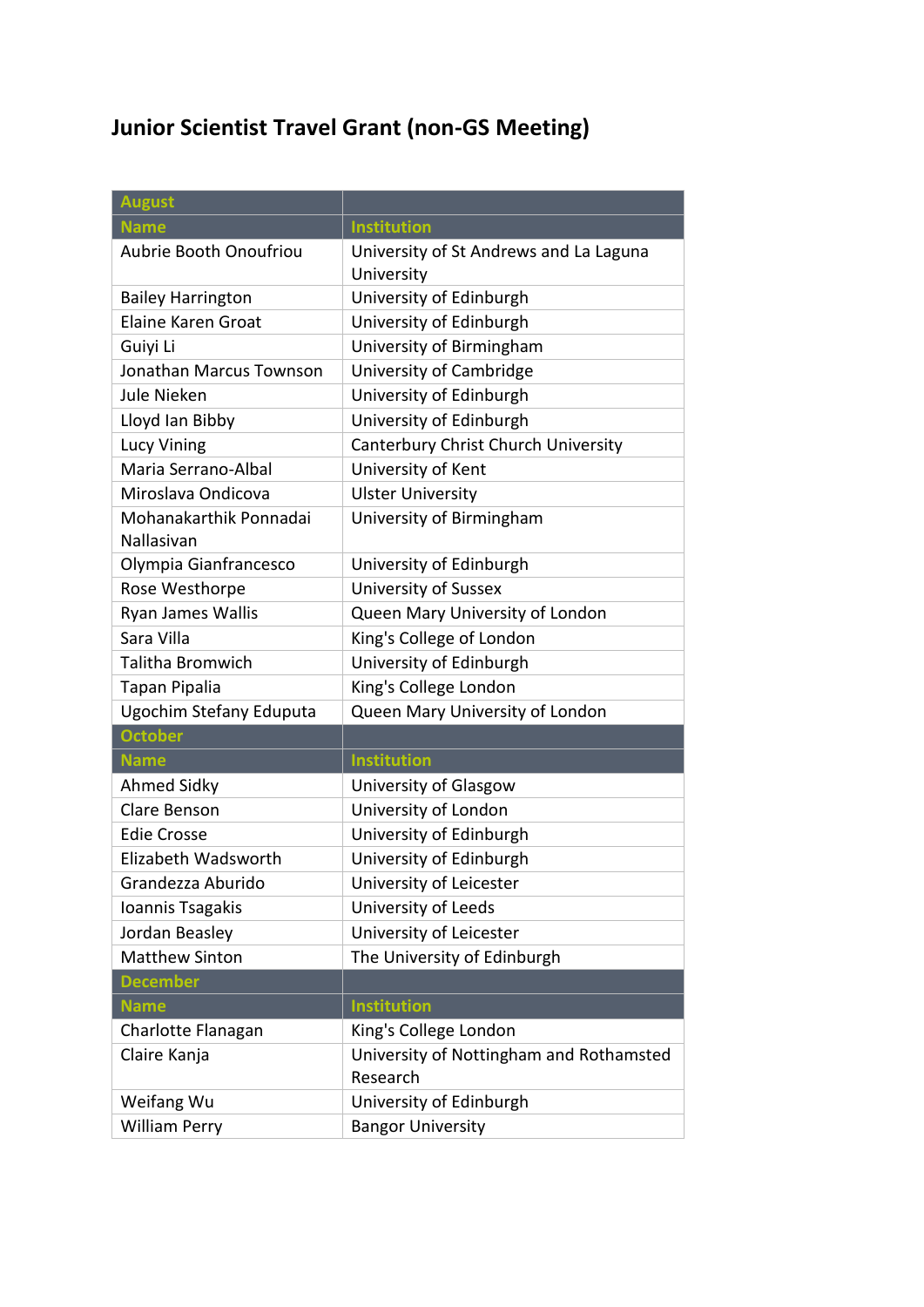#### Junior Scientist Travel Grant (GS Meeting)

| <b>Name</b>             | <b>Institution</b>                |
|-------------------------|-----------------------------------|
| Ane Stranger            | University of Kent                |
| Haeyam Taiy             | University of Huddersfield        |
| Lara Urban              | European Bioinformatics Institute |
| Lucia Francesca Massari | University of Edinburgh           |
| Reem Alhamidi           | University of Nottingham          |
| Rose McKeon             | University of Stirling            |
| Yichen Dai              | University of Oxford              |
| Yizhou Yu               | Imperial College London           |

| <b>Name</b>             | <b>Institution</b>              |
|-------------------------|---------------------------------|
| Miss Jule Nieken        | University of Edinburgh         |
| Rebecca Plowman         | University of Edinburgh         |
| Pedro Silva             | University of Edinburgh         |
| Eugenie Yen             | University of Cambridge         |
| Laura Alejandra Najera  | University of Leeds             |
| Cortazar                |                                 |
| Michael Douglas Pointer | University of East Anglia       |
| <b>Emeline Favreau</b>  | Queen Mary University of London |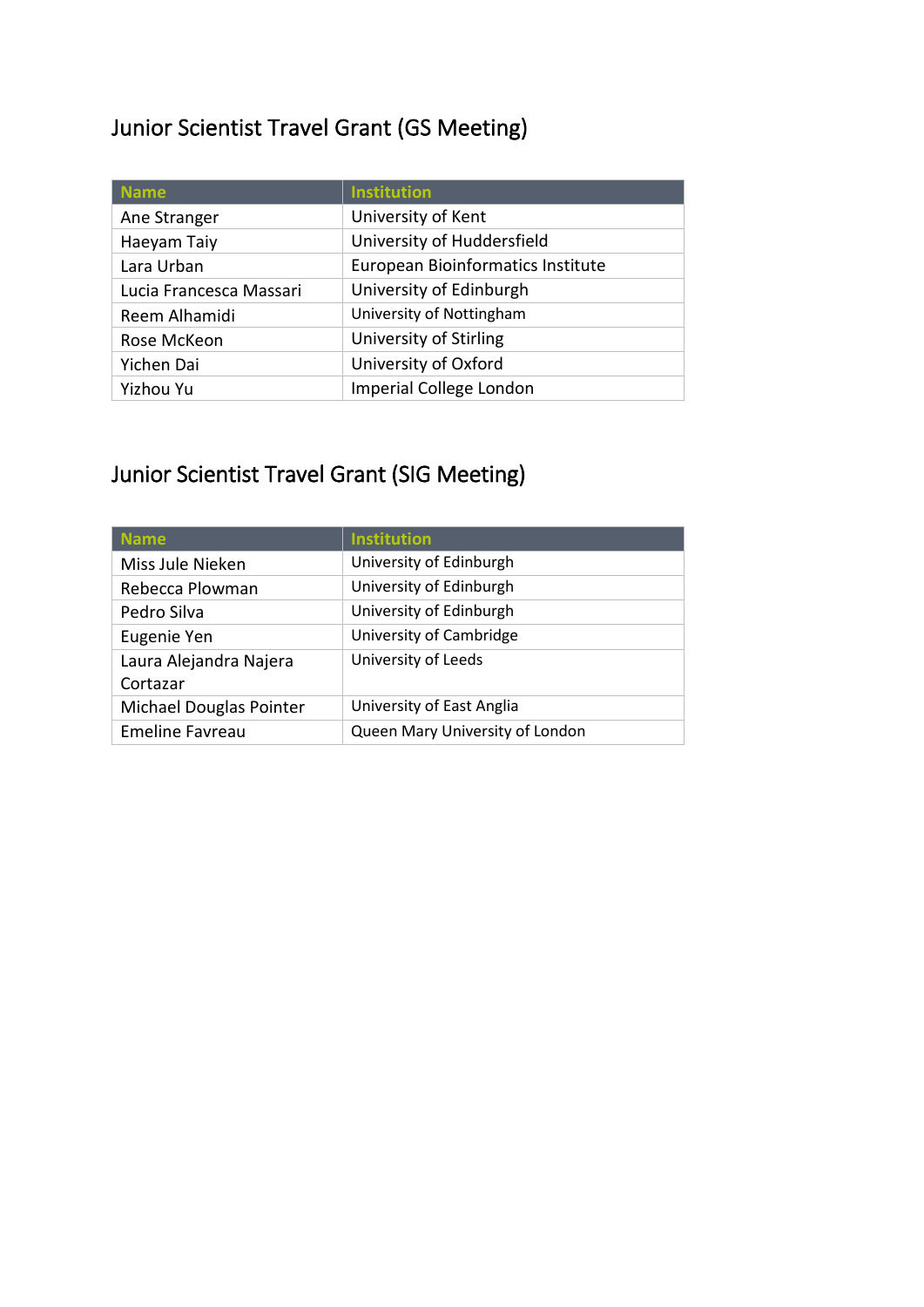### Heredity Fieldwork Grant

| <b>January</b>           |                                |
|--------------------------|--------------------------------|
| <b>Name</b>              | <b>Institution</b>             |
| Antonia Ford             | University of Roehampton       |
| Claudia Martin           | University of East Anglia      |
| <b>Ewan Stenhouse</b>    | <b>Cardiff University</b>      |
| Jackson Clive            | <b>Imperial College London</b> |
| <b>Kirsty Macleod</b>    | University of Exeter           |
| <b>April</b>             |                                |
| <b>Name</b>              | <b>Institution</b>             |
| <b>Connor Butler</b>     | University of Southampton      |
| Gaspar Bruner-Montero    | University of Cambridge        |
| Gino Brignoli            | University College London      |
| Katherine Mullin         | University of Cardiff          |
| Kaustubh Adhikari        | The Open University            |
| <b>Thomas Colgan</b>     | <b>University College Cork</b> |
| July                     |                                |
| <b>Name</b>              | <b>Institution</b>             |
| Ella Katerina Deutsch    | University of Nottingham       |
| <b>Thomas Ian Gibson</b> | <b>Bangor University</b>       |
| <b>November</b>          |                                |
| <b>Name</b>              | <b>Institution</b>             |
| Anna Muir                | University of Chester          |
| Charlotte Wright         | University of Cambridge        |
| Jane Younger             | University of Bath             |
| Michael Lawson           | University of York             |
| Tanja Schwanck           | University of Aberdeen         |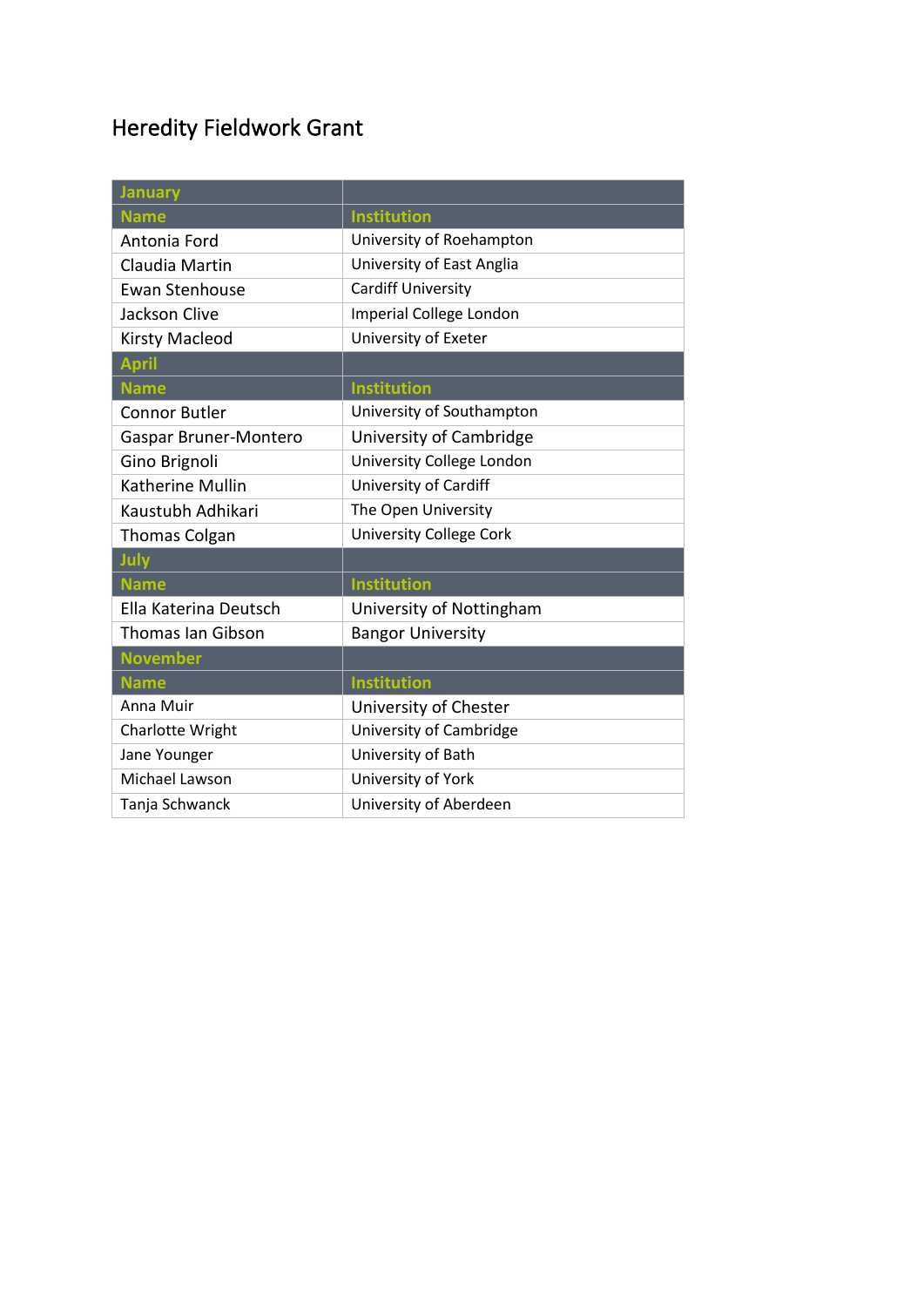### Training Grant

| <b>January</b>                 |                                                                         |
|--------------------------------|-------------------------------------------------------------------------|
| <b>Name</b>                    | <b>Institution</b>                                                      |
| <b>Beatrice Landoni</b>        | University of Portsmouth                                                |
| <b>Catherine Doust</b>         | University of Edinburgh                                                 |
| Lengxob Yong                   | University of Exeter                                                    |
| <b>Madeleine Aase-Remedios</b> | University of St Andrews                                                |
| Marina Silva                   | University of Huddersfield                                              |
| Nayeli Castelan                | Queen Mary University of London                                         |
| Pro Chatzikyriakou             | King's College London                                                   |
| Sophia Amenyah                 | <b>Ulster University</b>                                                |
| <b>Tom Davy</b>                | The Francis Crick Institute                                             |
| <b>April</b>                   |                                                                         |
| <b>Name</b>                    | <b>Institution</b>                                                      |
| Clare Brown                    | Cardiff University                                                      |
| <b>Gregory Wannell</b>         | University of Exeter                                                    |
| Josephine Paris                | University of Exeter                                                    |
| <b>Mario Bonillas</b>          | Durham University                                                       |
| Nayeli Escudero Castelan       | Queen Mary University of London                                         |
| Sahr Mian                      | Queen Mary University of London and Royal<br><b>Botanic Gardens Kew</b> |
| Tabea Schoeler                 | University College London                                               |
| July                           |                                                                         |
| <b>Name</b>                    | <b>Institution</b>                                                      |
| Amy Roberts                    | King's College London                                                   |
| Lorna Blackmore                | University of East Anglia                                               |
| Paul Lonsdale                  | University of East Anglia                                               |
| Punkita Lohiya                 | King's College London                                                   |
| <b>November</b>                |                                                                         |
| <b>Name</b>                    | Institution                                                             |
| Charlotte Ford                 | Queen Mary University of London                                         |
| James Crichton                 | University of Edinburgh                                                 |
| Jennifer Nascimento Schulze    | University of Exeter                                                    |
| Nick Fradgley                  | University of Cambridge                                                 |
| Tom Jenkins                    | University of Exeter                                                    |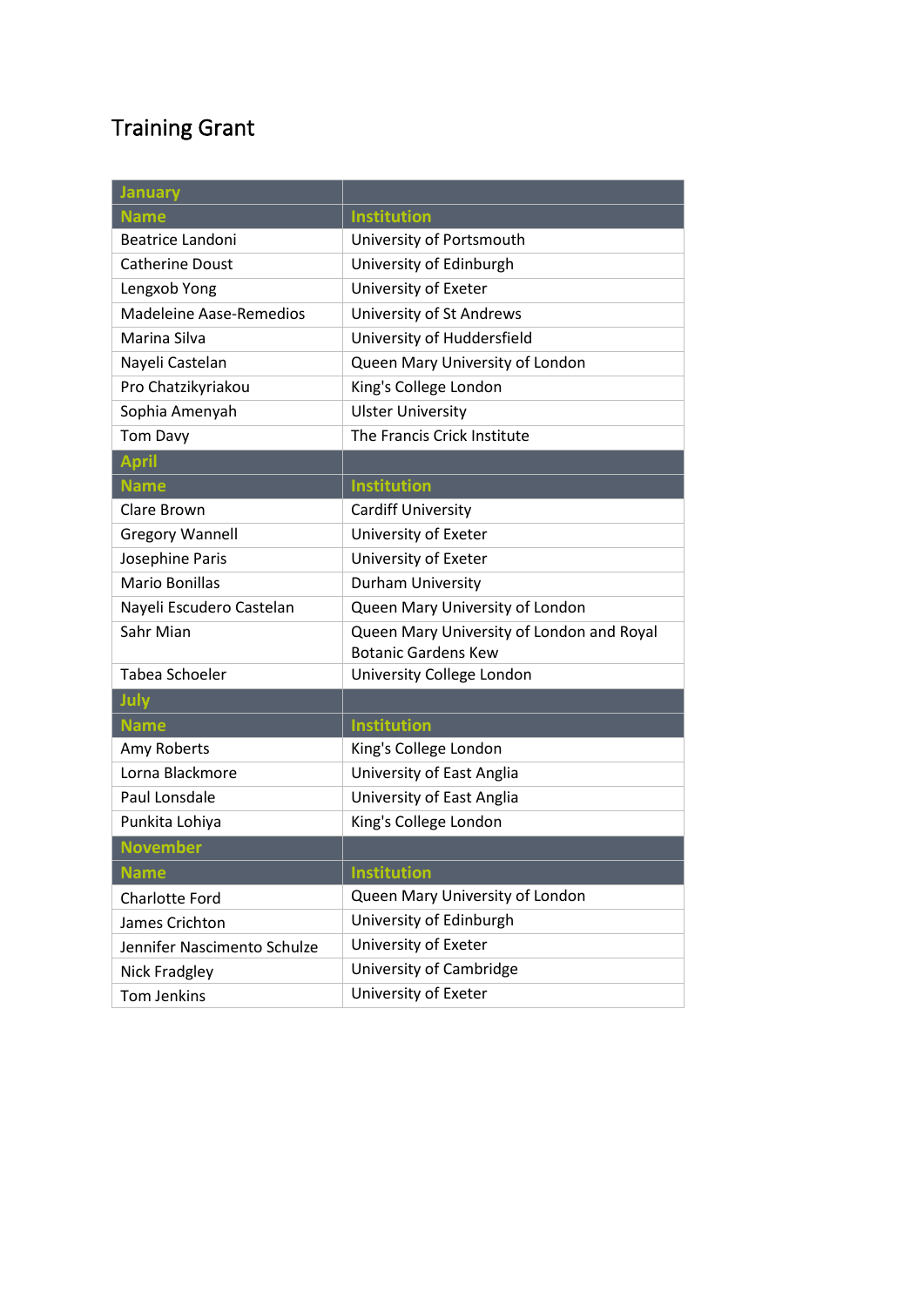# Genes & Development Summer Studentship

| <b>Name</b>              | <b>Institution</b>            |
|--------------------------|-------------------------------|
| Amber Goodsell-Collett   | King's College London         |
| <b>Anne Ritoux</b>       | University College London     |
| Auguste Rumbutye         | University of Leicester       |
| <b>Brian Kennedy</b>     | <b>Trinity College Dublin</b> |
| Callum O'Regan           | University of Westminster     |
| <b>Charlotte Collins</b> | University of Leeds           |
| Delfi Dorussen           | University of Cambridge       |
| <b>Eleanor Wilson</b>    | Aberystwyth University        |
| Emma Hamer               | King's College London         |
| Flora McNulty            | University of Glasgow         |
| <b>Gemma Flint</b>       | University of Southampton     |
| Georgia Fletcher         | University of York            |
| <b>Hazel Harris</b>      | University of Exeter          |
| James Sanders            | University of Glasgow         |
| Kang Sheng Yuan          | University of Edinburgh       |
| Katy Boswell             | University of Sheffield       |
| Katy Walsh               | University of Glasgow         |
| Kristen Piroeva          | University of Essex           |
| Laura Akintche           | University of Aberdeen        |
| Nelli Suntila            | University of Dundee          |
| Olivia Hill              | University College London     |
| Pihla Numminen           | <b>Newcastle University</b>   |
| <b>Reuben James</b>      | Swansea University            |
| Rose McKeon              | University of Stirling        |
| Ruben Tesoro Moreno      | University of Glasgow         |
| Rui Wong                 | University of Liverpool       |
| <b>Victoria Cushing</b>  | University of Oxford          |
| <b>Yizhou Yu</b>         | <b>Imperial College</b>       |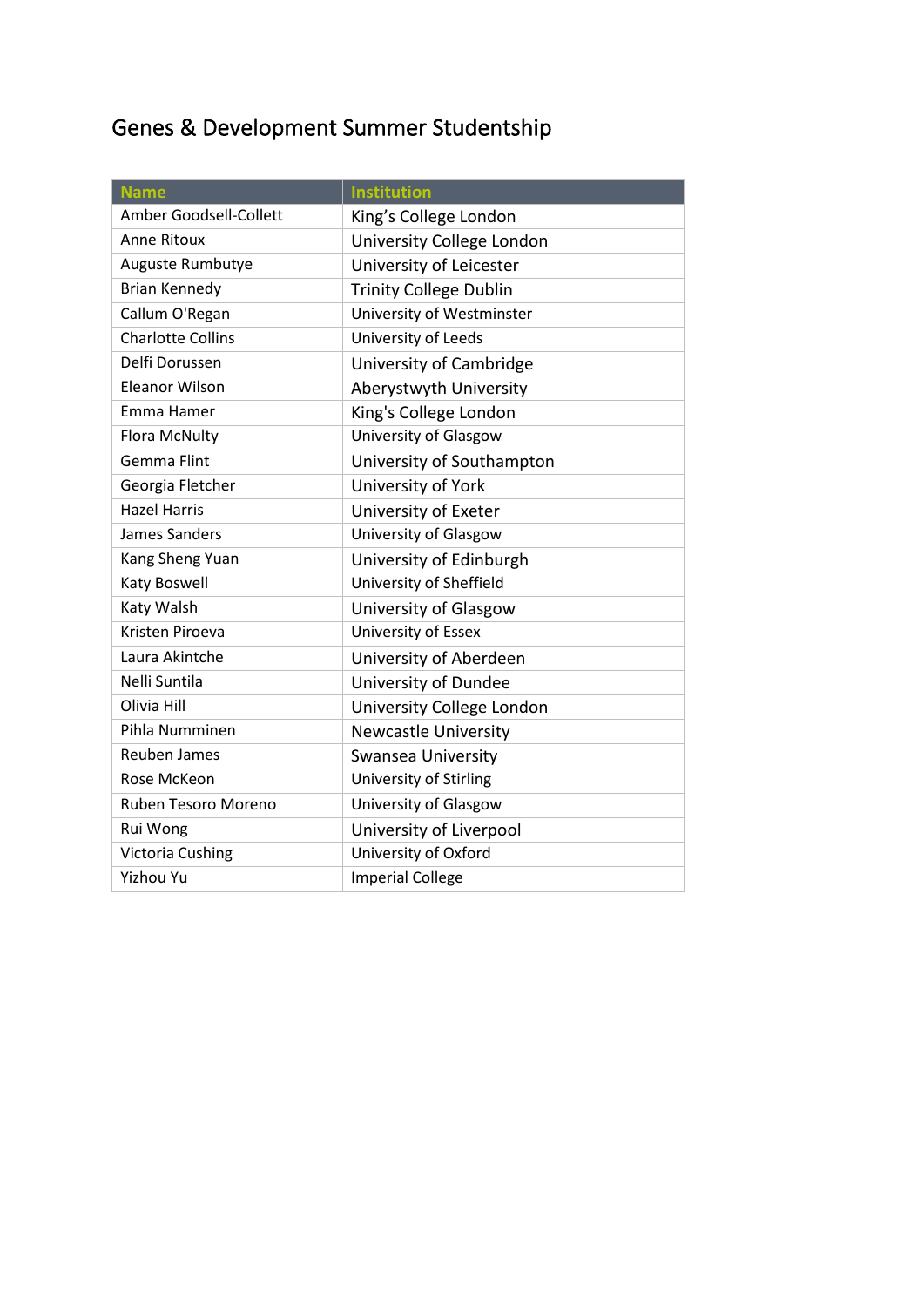#### Sectional Interest Group

| <b>Name</b>                      | <b>Institution</b>             | <b>SIG</b>                                                    |
|----------------------------------|--------------------------------|---------------------------------------------------------------|
| Alessandro Bianchi               | University of Sussex           | Telomere Network UK                                           |
| Arunkumar Ramesh                 | University of Cambridge        | <b>Evolutionary Genetics and</b><br>Genomics Symposium (EGGS) |
| Dylan Wyn Phillips               | Aberystwyth University         | Meiosis Group                                                 |
| James Hodge                      | University of Bristol          | South West Fly                                                |
| Jarek Bryk                       | University of Huddersfield     | The Northern Bioinformatics User<br>Group (NorthernBUG)       |
| Julian Rutherford                | <b>Newcastle University</b>    | British Yeast Group (BYG)                                     |
| Keith William Vance              | University of Bath             | Genes, Development and Disease                                |
| Nicholas Daniel Edward<br>Greene | University College London      | <b>Mammalian Genetics &amp;</b><br>Development Workshop       |
| Nicolas Tapon                    | <b>Francis Crick Institute</b> | London Fly Meeting                                            |
| Peter Etchells                   | Durham University              | Arabidopsis                                                   |
| Robert Hammond                   | University of Leicester        | <b>Population Genetics Group 53</b>                           |
| <b>Thorsten Allers</b>           | <b>St Andrews University</b>   | Archaea Group                                                 |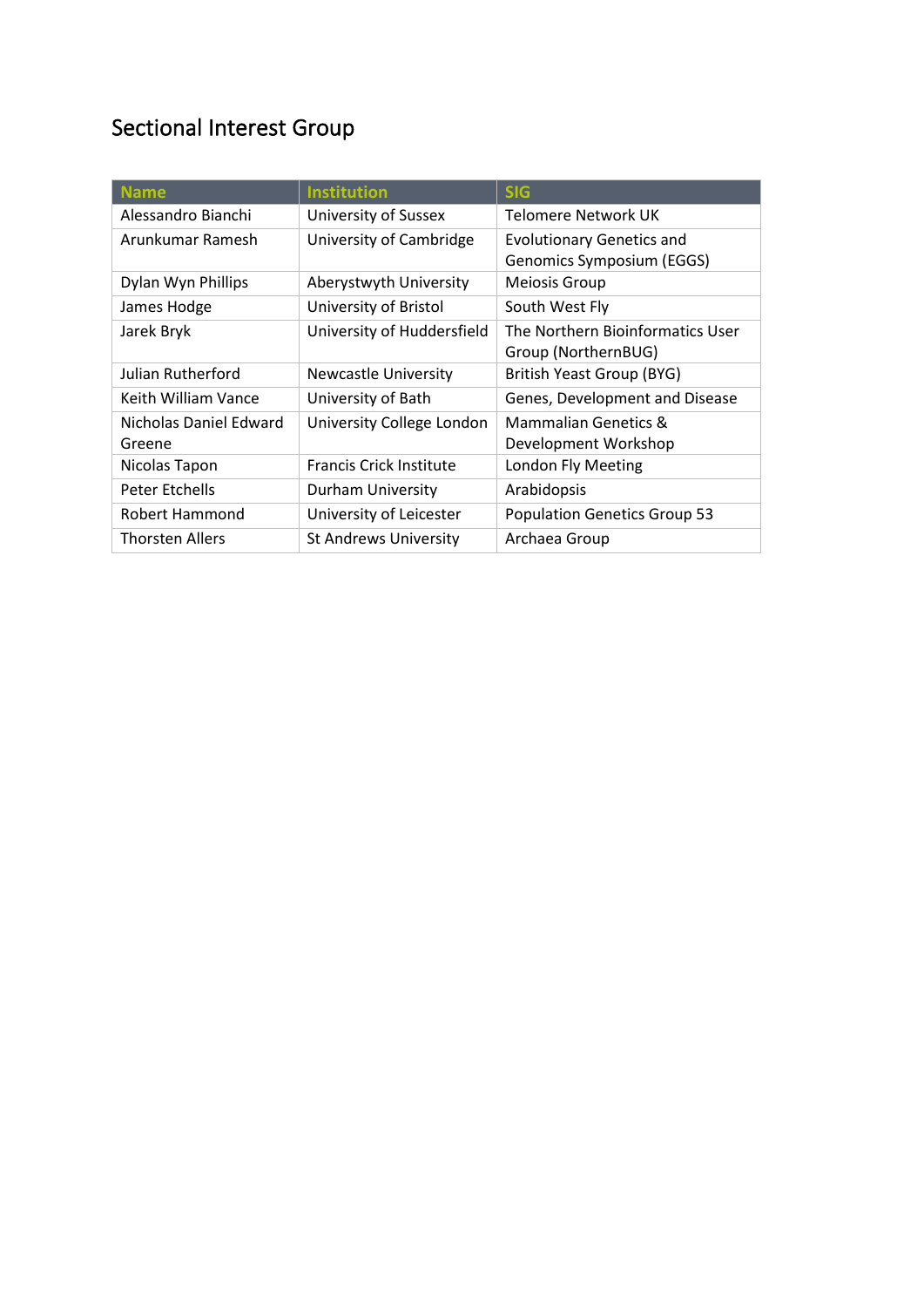# One-off Meeting Sponsorship

| <b>Name</b>                  | <b>Institution</b>          | <b>Meeting</b>                                                                                                    |
|------------------------------|-----------------------------|-------------------------------------------------------------------------------------------------------------------|
| Alessia Caramello            | The Francis Crick Institute | <b>YEN 2019</b>                                                                                                   |
| Antonia Ford                 | University of               | Urban Science: Ecology and                                                                                        |
|                              | Roehampton                  | Evolution                                                                                                         |
| <b>Barry Denholm</b>         | University of Edinburgh     | 5th Scottish Fly Meeting                                                                                          |
| Caroline Barata              | University of St Andrews    | Fantastic 4ces: How do<br>microevolutionary forces shape<br>phenotypes and genomes?                               |
| Gibran Hemani                | University of Bristol       | South of England Genetic<br><b>Epidemiology Group Meeting</b>                                                     |
| James David Higgins          | University of Leicester     | British meiosis meeting 2020                                                                                      |
| Jeffery Errington            | <b>Newcastle University</b> | <b>3rd Bacterial Cell Biology</b><br>Conference                                                                   |
| Joinathan Chubb              | University College London   | <b>International Dictyostelium</b><br>Conference 2020 (to be held at the<br>University of Stirling)               |
| Jonathan Hodgkin             | University of Oxford        | Celebrating Sydney Brenner's Life                                                                                 |
| Julia B Cordero              | University of Glasgow       | Brain-body interactions: crosstalk<br>between the brain and other<br>organs in physiology and disease.            |
| Kate Woodcock                | University of Birmingham    | Back to basics in behavioural<br>phenotypes: insights from<br>developing a detailed<br>understanding of behaviour |
| Lindsey Leach                | University of Birmingham    | <b>Plant Quantitative Genetics: from</b><br>Theory into Practice                                                  |
| Michael Christopher<br>Macey | The Open University         | The Molecualr Microbial Ecology<br>Group Meeting (MMEG) 2019                                                      |
| Nina White                   | <b>Cardiff University</b>   | Wales Ecology and Evolution<br>Network 2019 (WEEN 2019)                                                           |
| Patrick Varga-Weisz          | University of Essex         | Chromatin and epigenomics: from<br>single-cells to multicellular systems                                          |
| <b>Stuart MacNeill</b>       | University of St Andrews    | <b>Scottish DNA Replication Network</b><br>Meeting 2019                                                           |
| W Justin Goodrich            | University of Edinburgh     | Marchantia polymorpha as a<br>comparative model for land plant<br>evolution                                       |